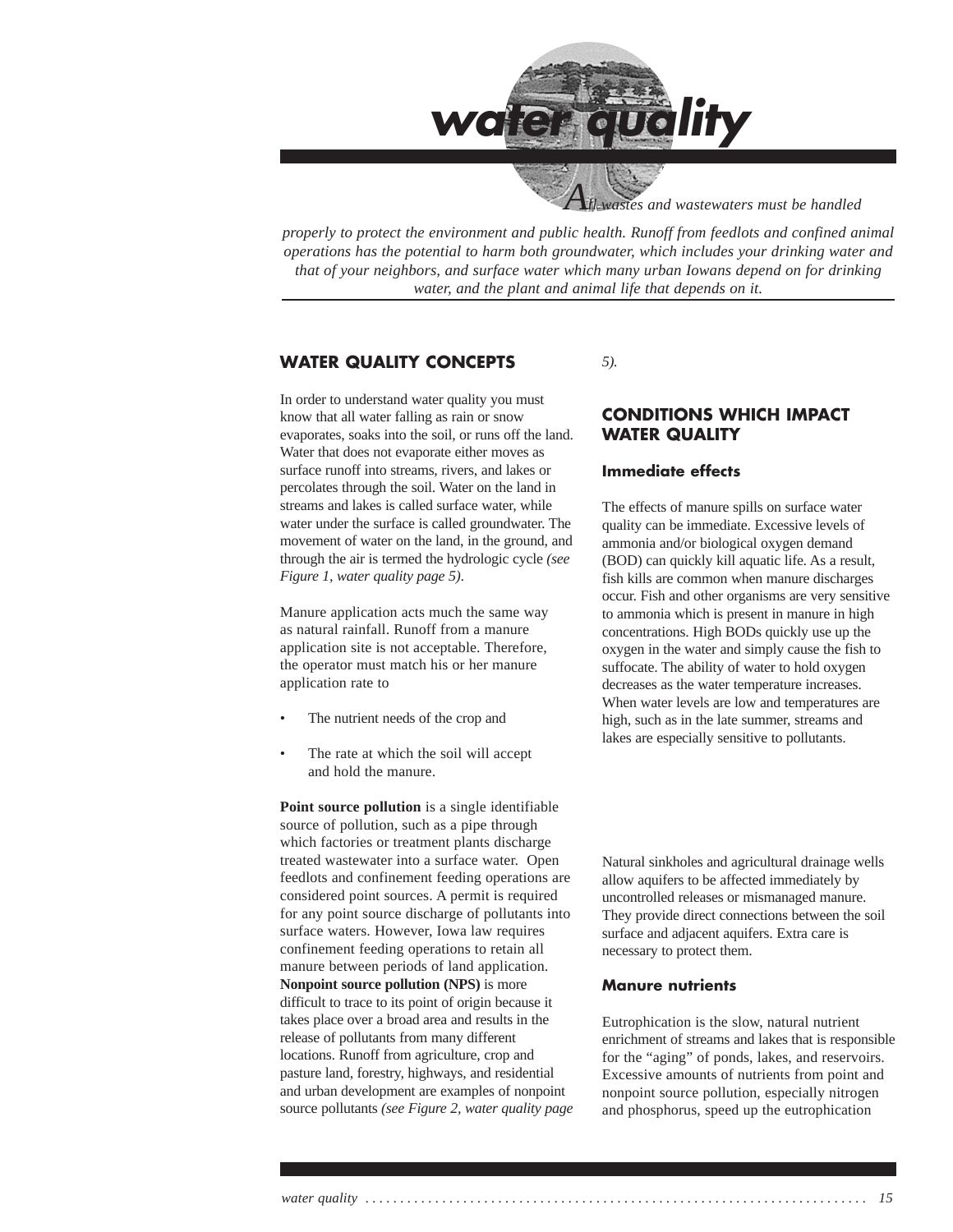process. Rapid eutrophication usually is associated with increased algal growth. As more and more algae grow and then decompose, they deplete the dissolved oxygen in slow-moving water. This condition may result in fish kills, offensive odors, and reduced attractiveness of the water for recreation and other public uses. However, this condition occurs only when *excessive* nutrients are present. A certain amount of nitrogen and phosphorus is essential for any life to exist in water.

#### **Other manure components**

Other manure components also may affect water quality. Animal manure contains bacteria, viruses, ammonia, organics, and a variety of other chemicals which may impact plant and animal life in the water. Additionally, the bacteria and viruses have the potential to infect humans who use the water for fishing, recreation, or drinking water.

### **Soil characteristics**

Excessive manure applications have the potential to harm groundwater as well. The soil is a very effective manure treatment system if wastes are applied at proper rates, preventing the soil from being overloaded. Groundwater contamination occurs when the soil has been overloaded or when measures have not been taken to adequately prevent manure from entering wells, sinkholes, or other conduits leading directly to ground water. The soil is a controlling factor in the groundwater recharge process because it may hold the water in soil pores, release it to plant roots or the atmosphere, or allow it to pass through to the lower

layers. While the soil can filter pollutants and prevent them from reaching groundwater, it varies tremendously in its adsorptive, or filtering, capacity. As a result, under some conditions, pollutants may take months or years to move from the land surface to the groundwater. In other cases they can flow almost directly into the groundwater. To determine the potential for

#### groundwater

contamination in a given situation it is essential that you understand soil characteristics.

**Depth to groundwater** is important because it determines the volume of soil through which a pollutant must travel before reaching the groundwater. It also helps determine the amount of time that a pollutant is in contact with the soil. The processes of filtration, absorption and adsorption, biodegradation, and volatilization operate effectively where the soil is fairly deep. Conversely, shallow soils can adsorb only a limited amount of pollutants. The pollution potential increases where the soils are thin and the underlying bedrock is permeable, or where the water table is near the surface.

**Soil texture** is determined by the soil's relative proportion of sand, silt, and clay. Sandy soils allow water to drain rapidly; therefore, they do not retain the manure materials (nutrients) so they can be used by the crops. Soils with more clay, which are sticky when wet and hard and clumpy when dry, are better suited for holding the manure until the nutrients can be used by the crops. As a result, groundwater contamination is less likely in clay soils.

**Organic matter** has a very large adsorptive capacity for most pollutants. It usually is concentrated in the topsoil. Maintaining an active organic component in the topsoil through good soil and crop management enhances the soil's capacity to serve as a filter.

### **Runoff**

Runoff from a site is determined by the slope of the land, the soil texture, and the thickness and type of cover crop. Soils heavy in clay have a much lower capacity to absorb water quickly than do sandy soils. Steeper slopes increase runoff. Using cover crops and the best management practices (BMPs) will enhance a site's ability to absorb water and reduce the possibility of runoff. While infiltration rate estimates are available, you must both tailor the manure application rate to your individual situation, based on your experience, and closely monitor the actual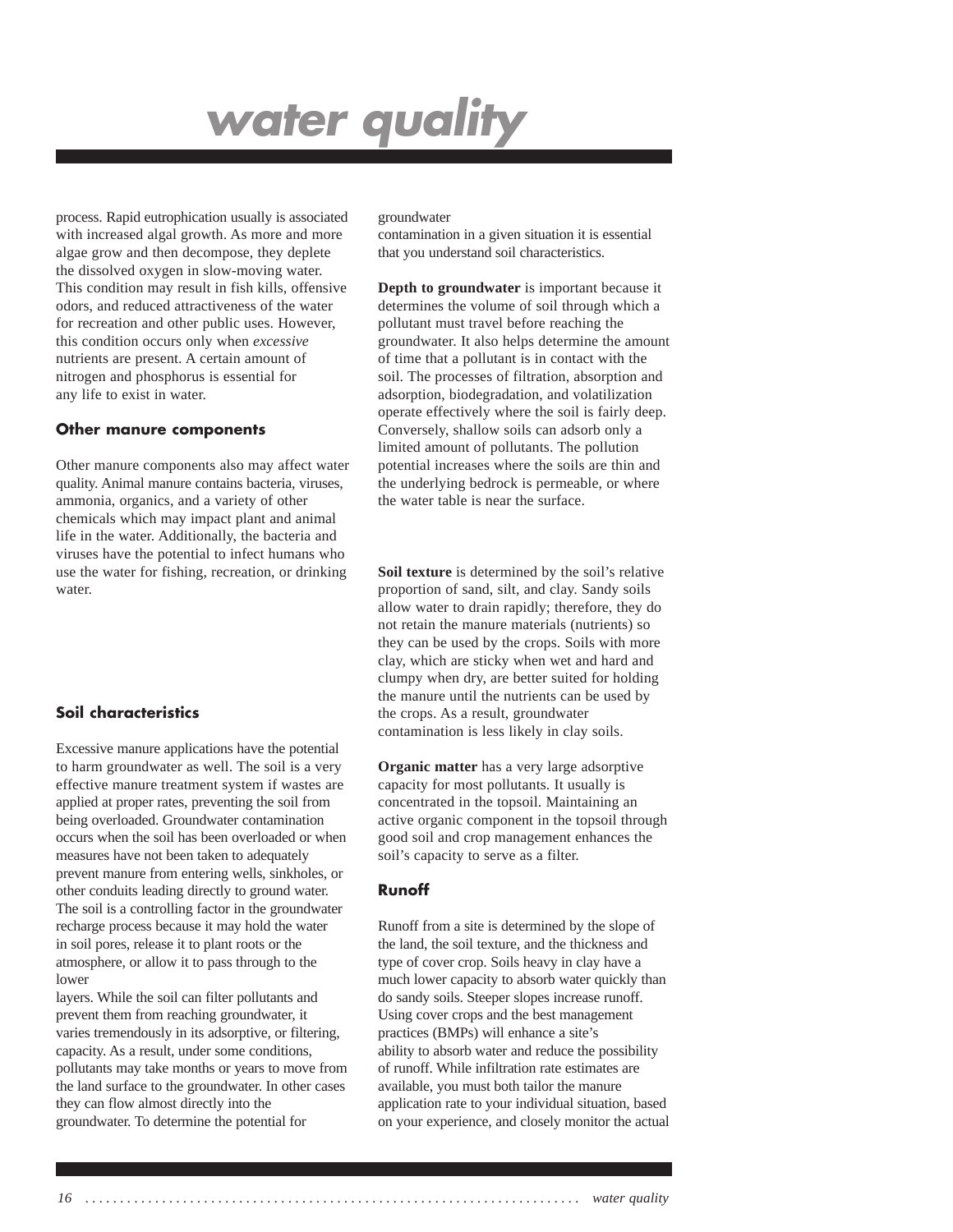application to ensure there is no runoff.

### **GROUNDWATER CONSIDERATIONS**

Groundwater is an essential natural resource. Ninety percent of rural residents and 50 percent of the total U.S. population depend on groundwater for their drinking water. Eighty percent of Iowans rely on groundwater for their needs. Concern about its quality and potential contamination has made groundwater protection a national issue.

#### **Dependence on groundwater**

There are several reasons for the widespread dependence on groundwater. In its natural state, groundwater usually is excellent in quality and can be used without costly treatment or purification. It can be inexpensively tapped next to the point of use, thereby saving the cost of transporting water over long distances. For rural residents relying on individual wells and for public water supplies in some communities, groundwater often is the only available water supply.

### **The aquifer**

Groundwater does not consist of large underground lakes or streams, but instead is the water in spaces within rock fractures or between particles of sand, gravel, silt, or clay. The underground formation through which groundwater moves is called an aquifer *(see Figure 2, water quality page 5)*. Furthermore, groundwater does not move rapidly in the aquifer. It may move only a few feet per month or even per year, whereas surface streams flow several feet per second.

### **Nitrate in drinking water**

Excessive nitrate  $(NO<sub>2</sub>)$  in drinking water can cause human and animal health problems, particularly for small babies. Over applying nitrogen fertilizers or manure on the soil is one source of excess nitrate in groundwater. Research clearly shows that properly manured soils have low nitrate in the shallow groundwater. If excess N

is applied as either manure or commercial N, nitrate will likely increase in groundwater. The United States Public Health Service has established a specific standard of 10 milligrams of nitrate nitrogen per liter (10 ppm  $NO<sub>3</sub>-N$ ) as the maximum concentration that is safe for humans to drink.

### **SUMMARY OF KEY POINTS**

- All manure and wastewater must be handled properly to protect the environment.
- Point source pollution is pollution from a single identifiable source.
- Nonpoint source pollution takes place over a broad area.
- Ammonia and BOD from manure spills can cause immediate water quality problems resulting in fish kills and the loss of other aquatic life.
- Sinkholes and ag drainage wells are especially sensitive to manure spills or mismanagement.
- Nutrients in manure, especially phosphorus and nitrogen, can move into surface water and cause eutrophication. This can result in a low oxygen content in the water which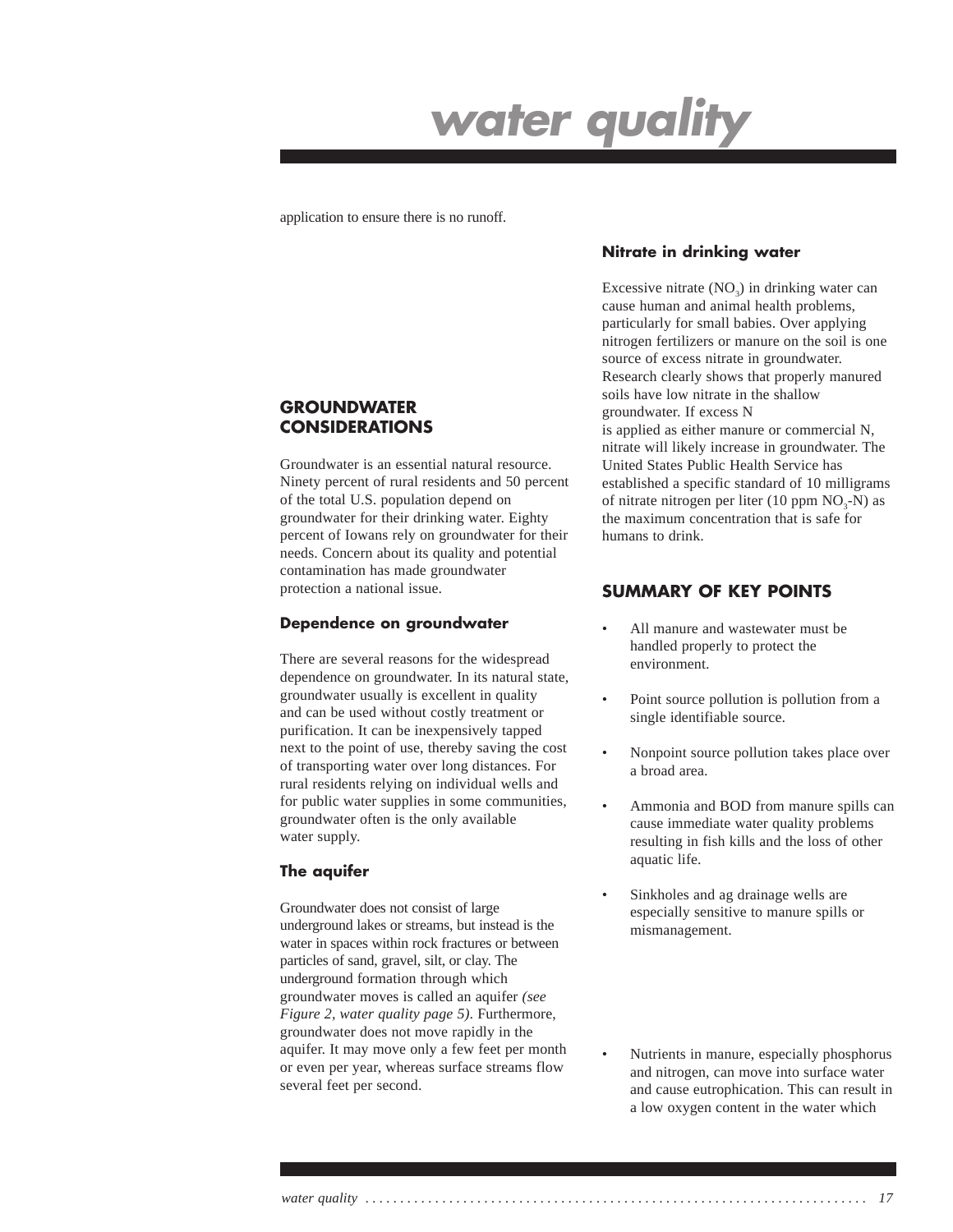can cause fish kills, offensive odors, and unsightliness.

- Manure contains bacteria, viruses, ammonia, organics, and a variety of other chemicals which may immediately impact plant and animal life in surface waters.
- The nitrogen in manure can be converted into nitrate in soils. Nitrate can leach into groundwater, creating a health hazard for humans and livestock.
- Groundwater is an essential natural resource. Eighty percent or more of Iowa's population, and fifty percent of the U.S. population rely on groundwater for their drinking water.
- Mismanagement of animal manure increases the potential for environmental contamination.